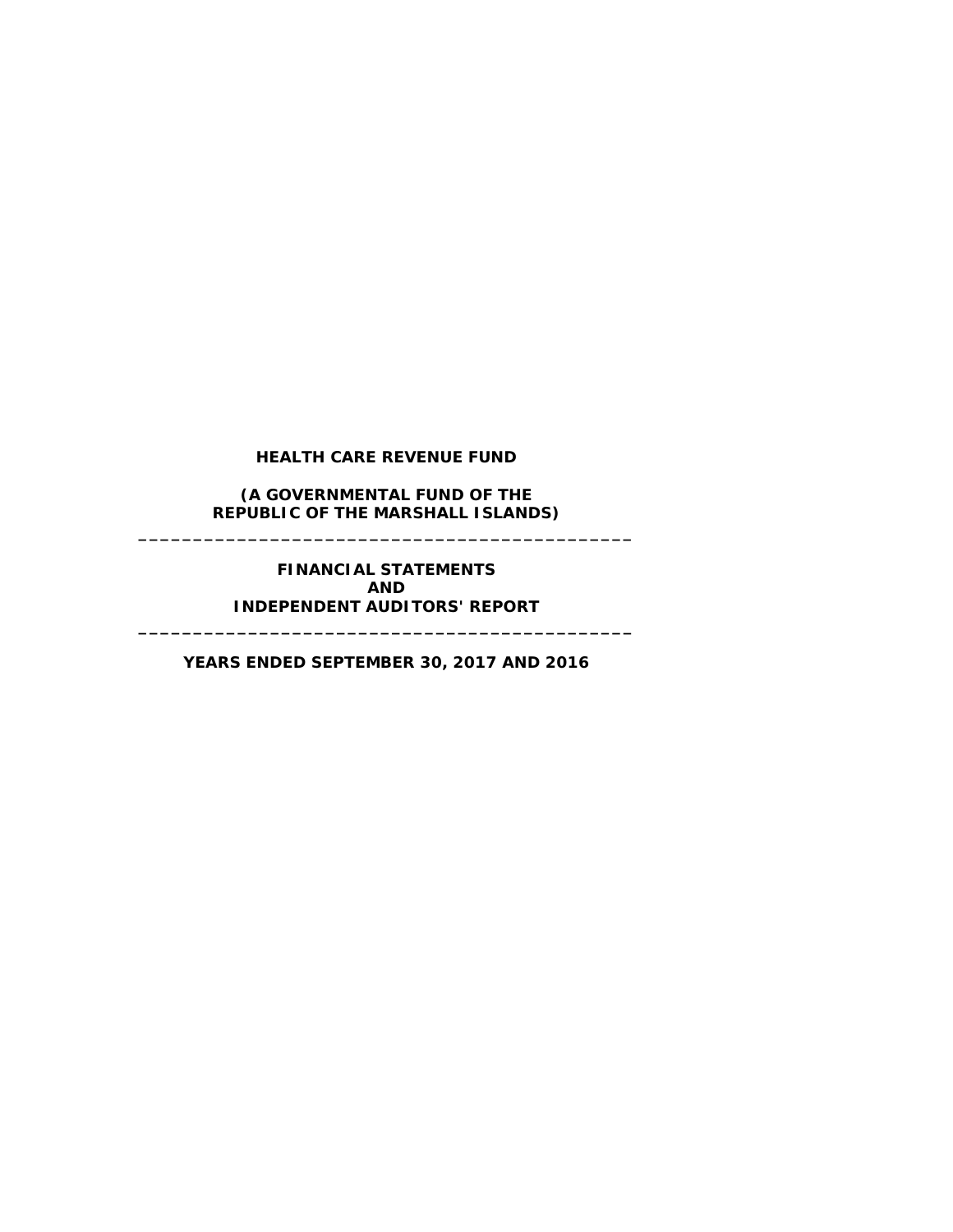#### Years Ended September 30, 2017 and 2016 Table of Contents

|      |                                                                                                                                                                                                                             | Page No. |
|------|-----------------------------------------------------------------------------------------------------------------------------------------------------------------------------------------------------------------------------|----------|
| L.   | INDEPENDENT AUDITORS' REPORT                                                                                                                                                                                                |          |
| П.   | <b>FINANCIAL STATEMENTS:</b>                                                                                                                                                                                                |          |
|      | <b>Balance Sheets</b>                                                                                                                                                                                                       | 3        |
|      | Statements of Revenues, Expenditures and Changes in Fund Balance                                                                                                                                                            | 4        |
|      | Notes to Financial Statements                                                                                                                                                                                               | 5        |
| III. | INDEPENDENT AUDITORS' REPORT ON COMPLIANCE WITH<br><b>LAWS AND REGULATIONS</b>                                                                                                                                              |          |
|      | Independent Auditors' Report on Internal Control Over Financial<br>Reporting and on Compliance and Other Matters Based on an<br>Audit of Financial Statements Performed in Accordance with<br>Government Auditing Standards | 11       |
|      |                                                                                                                                                                                                                             |          |
|      | Schedule of Findings and Responses                                                                                                                                                                                          | 13       |
|      | Unresolved Prior Year Findings                                                                                                                                                                                              | 19       |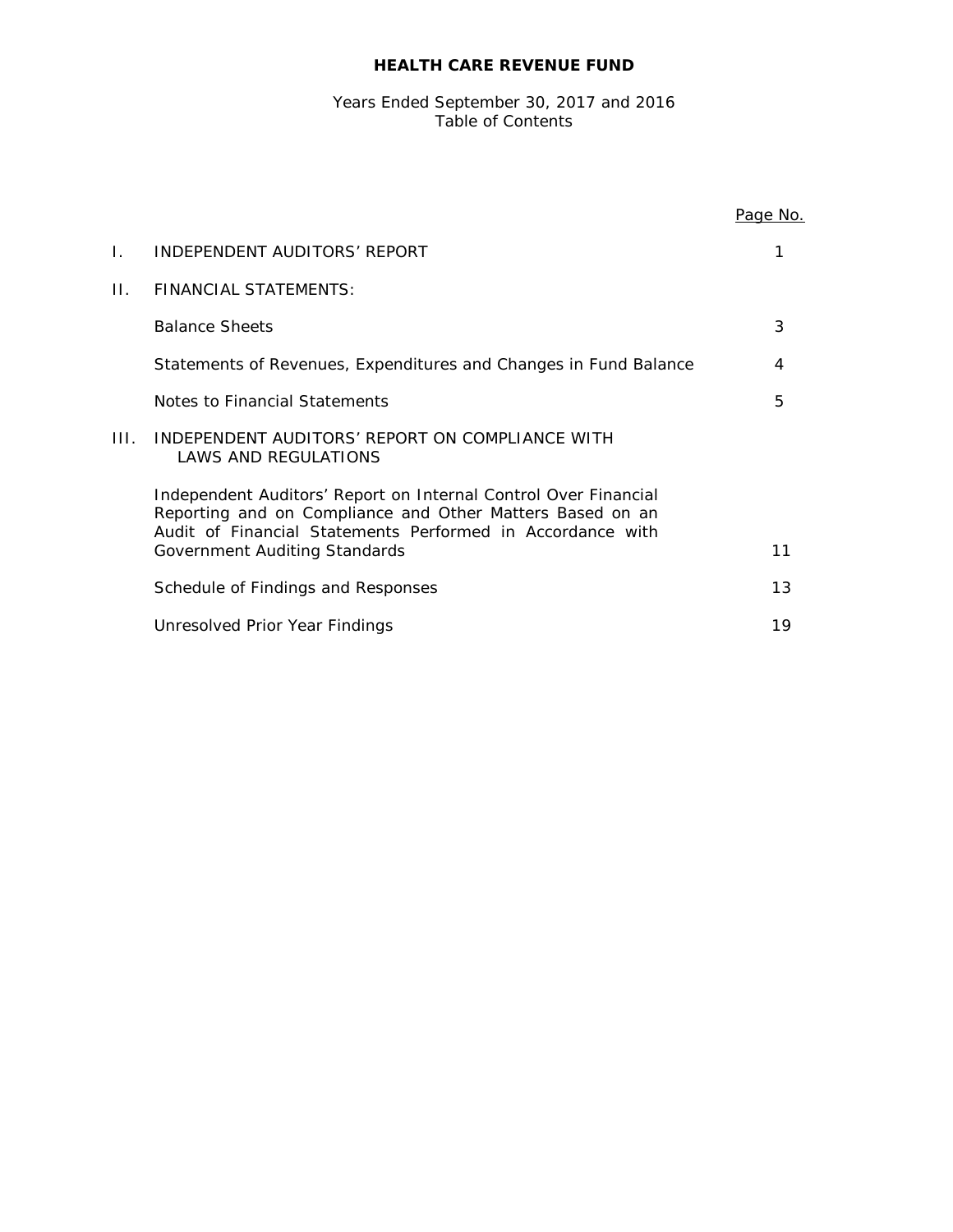

Deloitte & Touche LLP 361 South Marine Corps Drive Tamuning, GU 96913-3973 USA

Tel: +1 (671) 646-3884 Fax: +1 (671) 649-4265

www.deloitte.com

## **INDEPENDENT AUDITORS' REPORT**

Honorable Kalani Kaneko Minister of Health Republic of the Marshall Islands:

#### **Report on the Financial Statements**

We have audited the accompanying financial statements of the Health Care Revenue Fund, a governmental fund of the Republic of the Marshall Islands, which comprise the balance sheets as of September 30, 2017 and 2016, and the related statements of revenues, expenditures, and changes in fund balance for the years then ended, and the related notes to the financial statements.

#### *Management's Responsibility for the Financial Statements*

Management is responsible for the preparation and fair presentation of these financial statements in accordance with accounting principles generally accepted in the United States of America; this includes the design, implementation, and maintenance of internal control relevant to the preparation and fair presentation of financial statements that are free from material misstatement, whether due to fraud or error.

#### *Auditors' Responsibility*

Our responsibility is to express an opinion on these financial statements based on our audits. We conducted our audits in accordance with auditing standards generally accepted in the United States of America and the standards applicable to financial audits contained in *Government Auditing Standards*, issued by the Comptroller General of the United States. Those standards require that we plan and perform the audit to obtain reasonable assurance about whether the financial statements are free from material misstatement.

An audit involves performing procedures to obtain audit evidence about the amounts and disclosures in the financial statements. The procedures selected depend on the auditor's judgment, including the assessment of the risks of material misstatement of the financial statements, whether due to fraud or error. In making those risk assessments, the auditor considers internal control relevant to the entity's preparation and fair presentation of the financial statements in order to design audit procedures that are appropriate in the circumstances, but not for the purpose of expressing an opinion on the effectiveness of the entity's internal control. Accordingly, we express no such opinion. An audit also includes evaluating the appropriateness of accounting policies used and the reasonableness of significant accounting estimates made by management, as well as evaluating the overall presentation of the financial statements.

We believe that the audit evidence we have obtained is sufficient and appropriate to provide a basis for our audit opinion.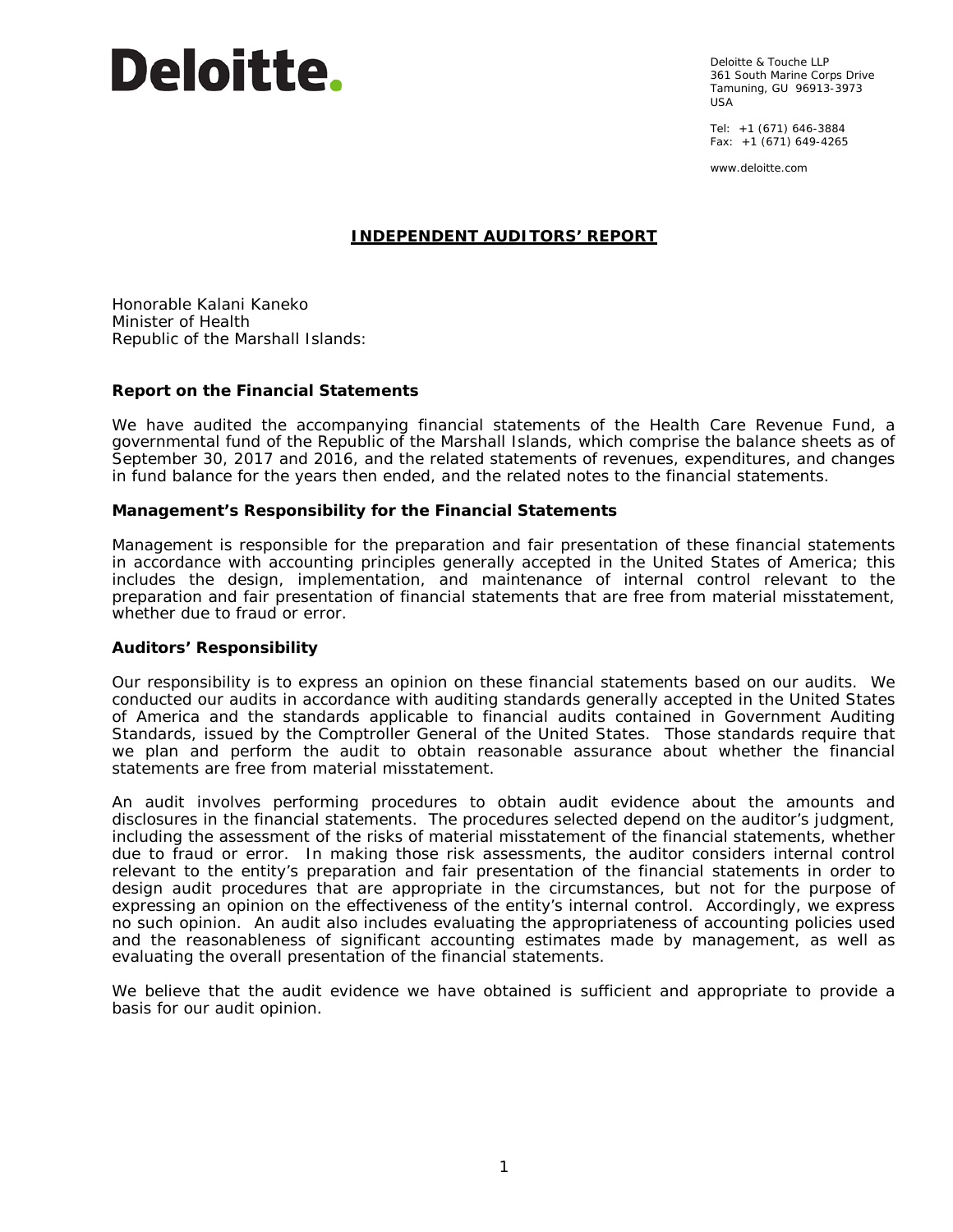# Deloitte.

# *Opinion*

In our opinion, the financial statements referred to above present fairly, in all material respects, the financial position of the Health Care Revenue Fund as of September 30, 2017 and 2016, and the results of its operations for the years then ended in accordance with accounting principles generally accepted in the United States of America.

## *Emphasis of Matter - Reporting Entity*

As discussed in Note 1 to the financial statements, the financial statements referred to above present only the Health Care Revenue Fund and are not intended to present fairly the financial position and results of operations of the Republic of the Marshall Islands in conformity with accounting principles generally accepted in the United States of America. Our opinion is not modified with respect to this matter.

# **Other Reporting Required by** *Government Auditing Standards*

In accordance with *Government Auditing Standards*, we have also issued our report dated June 29, 2018, on our consideration of the Health Care Revenue Fund's internal control over financial reporting and on our tests of its compliance with certain provisions of laws, regulations, contracts, and grant agreements and other matters. The purpose of that report is solely to describe the scope of our testing of internal control over financial reporting and compliance and the results of that testing, and not to provide an opinion on the effectiveness of the Health Care Revenue Fund's internal control over financial reporting or on compliance. That report is an integral part of an audit performed in accordance with *Government Auditing Standards* in considering the Health Care Revenue Fund's internal control over financial reporting and compliance.

Wackell

June 29, 2018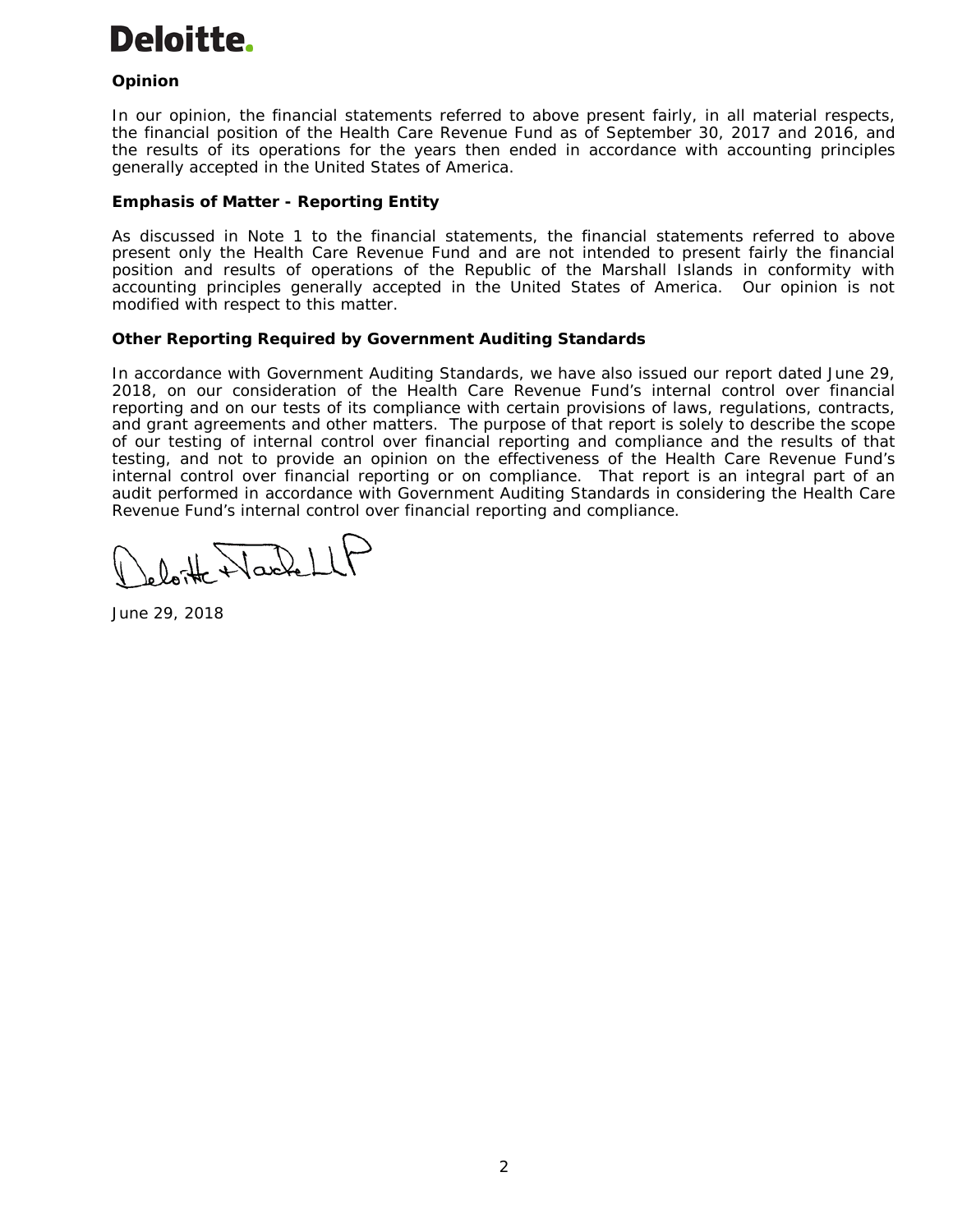# Balance Sheets September 30, 2017 and 2016

|                                          | 2017            | 2016            |
|------------------------------------------|-----------------|-----------------|
| <b>ASSETS</b>                            |                 |                 |
| Cash                                     | 3,767,984<br>\$ | \$<br>2,503,360 |
| Receivables:                             |                 |                 |
| Patients                                 | 5,998,010       | 5,931,943       |
| <b>Affiliates</b>                        | 21,000          | 3,632,944       |
| Employees                                | 43,422          | 26,054          |
| Other                                    | 28,513          | 25,298          |
|                                          | 6,090,945       | 9,616,239       |
| Less allowance for doubtful accounts     | (5,998,010)     | (5,931,943)     |
|                                          | 92,935          | 3,684,296       |
| Prepayments                              | 65,829          | 96,344          |
| <b>Total assets</b>                      | \$3,926,748     | 6,284,000<br>\$ |
| <b>LIABILITIES AND FUND BALANCE</b>      |                 |                 |
| Liabilities:                             |                 |                 |
| Accounts payable                         | 240,282<br>\$   | \$<br>338,626   |
| Other liabilities and accruals           | 142,356         | 126,510         |
| Payable to affiliates                    | 13,437          | 28,846          |
| <b>Total liabilities</b>                 | 396,075         | 493,982         |
| Contingency                              |                 |                 |
| Fund balance:                            |                 |                 |
| Non-spendable:                           |                 |                 |
| Inventory and prepaid amounts            | 65,829          | 96,344          |
| Committed for:<br><b>Health services</b> | 3,464,844       | 5,693,674       |
| Total fund balance                       | 3,530,673       | 5,790,018       |
|                                          |                 |                 |
| Total liabilities and fund balance       | 3,926,748<br>\$ | 6,284,000<br>\$ |

See accompanying notes to financial statements.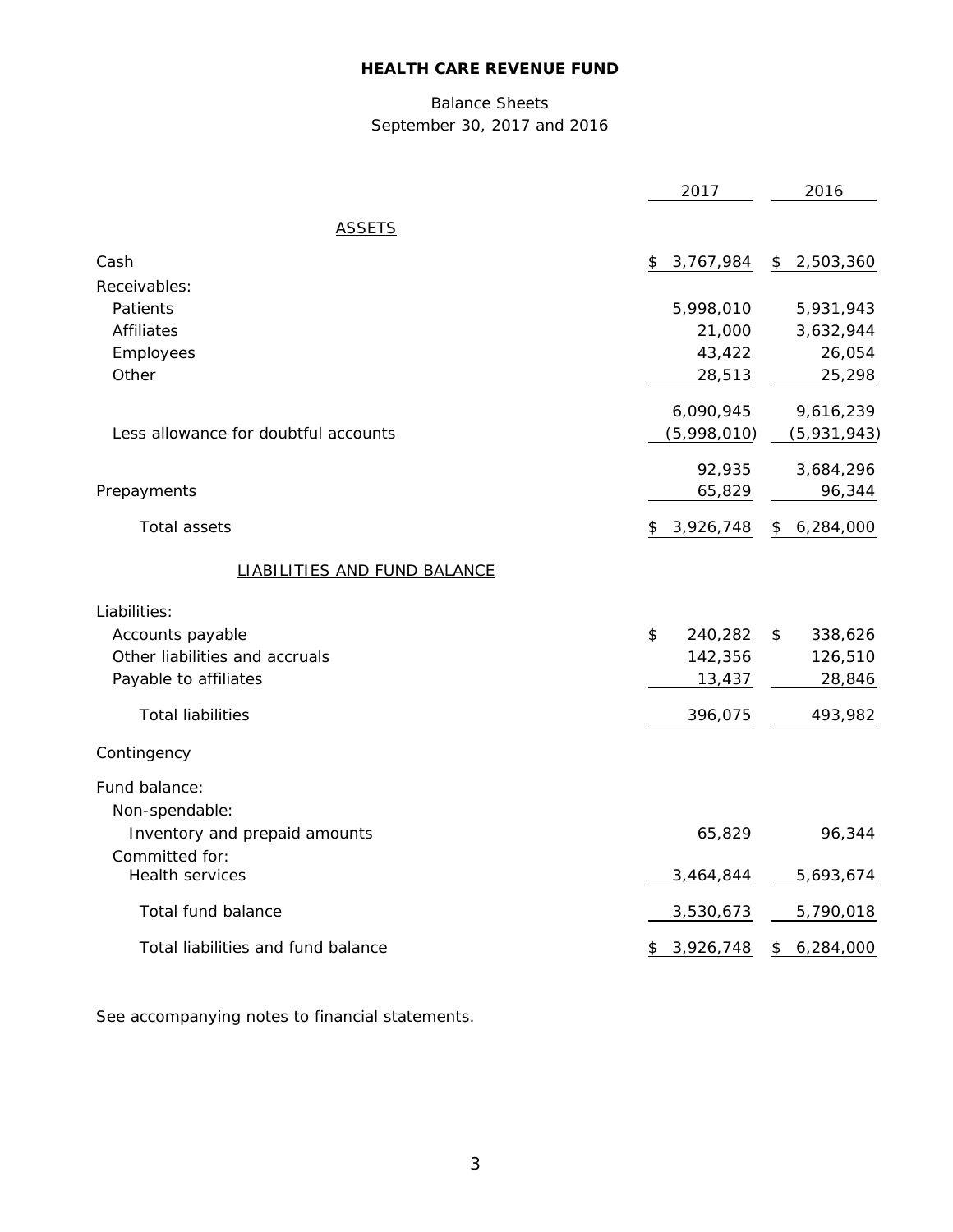# Statements of Revenues, Expenditures, and Changes in Fund Balance Year Ended September 30, 2017 and 2016

|                                                     | 2017            | 2016          |
|-----------------------------------------------------|-----------------|---------------|
| Revenues:                                           |                 |               |
| Grants                                              | \$<br>430,579   | \$<br>337,289 |
| Hospital charges                                    | 380,480         | 392,237       |
| Other                                               | 22,718          | 21,353        |
| Total revenues                                      | 833,777         | 750,879       |
| Expenditures:                                       |                 |               |
| Pharmaceutical                                      | 961,542         | 1,805,571     |
| Medical and laboratory supplies                     | 896,698         | 1,396,609     |
| Hospital equipment                                  | 283,474         | 155,991       |
| Professional and consulting fees                    | 56,944          | 10,214        |
| Freight and delivery                                | 13,553          | 19,265        |
| Grants and subsidies                                |                 | 52,640        |
| Administrative:                                     |                 |               |
| Salaries and wages                                  | 170,342         | 186,651       |
| Travel                                              | 146,963         | 86,407        |
| Laboratory fees                                     | 85,779          | 58,026        |
| Training                                            | 31,835          | 67,059        |
| Supplies                                            | 10,254          | 2,697         |
| Communications                                      | 2,446           | 2,845         |
| Other administrative costs                          | 57,784          | 63,523        |
| Total expenditures                                  | 2,717,614       | 3,907,498     |
| Deficiency of revenues under expenditures           | (1,883,837)     | (3, 156, 619) |
| Other financing sources (uses):                     |                 |               |
| Contributions from the Marshall Islands Health Fund |                 | 3,450,506     |
| Contributions to the Marshall Islands Health Fund   | (375, 508)      |               |
| Contributions to RepMar's General Fund              |                 | (32, 934)     |
| Total other financing sources (uses), net           | (375,508)       | 3,417,572     |
| Net change in fund balance                          | (2, 259, 345)   | 260,953       |
| Fund balance at beginning of year                   | 5,790,018       | 5,529,065     |
| Fund balance at end of year                         | \$<br>3,530,673 | 5,790,018     |

See accompanying notes to financial statements.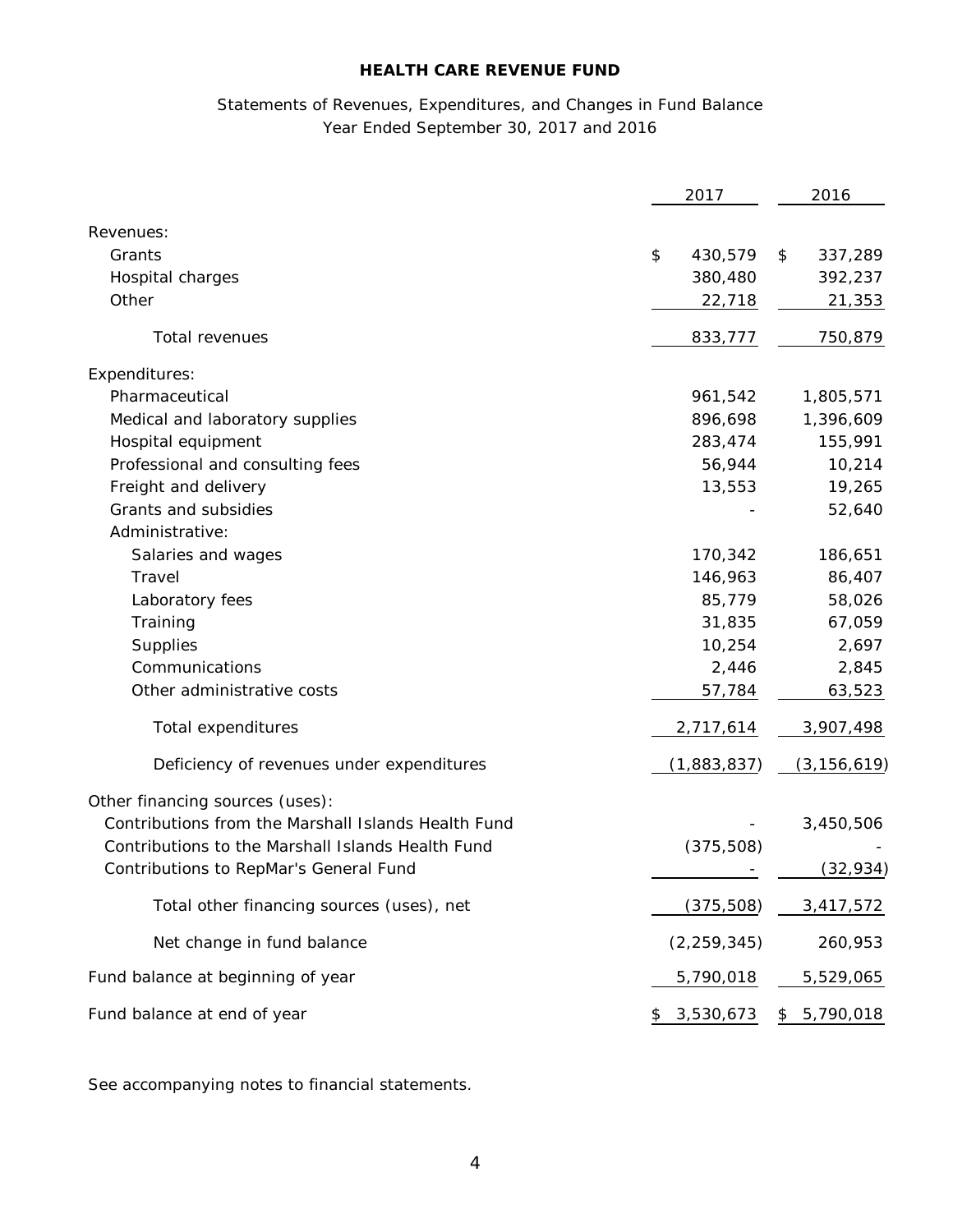Notes to Financial Statements September 30, 2017 and 2016

#### (1) Reporting Entity

The Health Care Revenue Fund (the Fund), a governmental fund of the Republic of the Marshall Islands (RepMar), was established pursuant to the Marshall Islands Health Care Revenue Fund Act of 2001. Administration, control and management of the Fund were transferred from the Marshall Islands Social Security Administration (MISSA) to RepMar's Ministry of Health (MOH). The Fund's enabling legislation also requires that 55% of contributions collected by the Basic Health Benefits Plan be transferred, on a quarterly basis, to the Fund. The 55% distribution should be made after deducting the 10% costs associated with the administration of MOH Health Fund. The Fund was established to use funds, provided through appropriation by the Nitijela of RepMar and revenue received from hospital charges and other health care charges collected by MOH, for the purchase of drugs, medical supplies and equipment and the provision and administration of other health services.

The accompanying financial statements relate solely to those accounting records maintained by the Fund, and do not incorporate any accounts related to RepMar's Ministry of Health or any other departments or agencies of RepMar that may be accounted for by RepMar's Treasury. The Fund is considered to be a blended component unit (governmental fund typespecial revenue fund) of RepMar.

#### (2) Summary of Significant Accounting Policies

The accompanying financial statements have been prepared in accordance with accounting principles generally accepted in the United States of America (GAAP) as applied to governmental units. The Governmental Accounting Standards Board (GASB) is the recognized standard-setting body for establishing governmental accounting and financial reporting principles. The more significant of the Fund's accounting policies are described below.

#### Measurement Focus and Basis of Accounting

The Fund reports its financial position and the results of operations in one governmental fund. A fund is a separate accounting entity with a self-balancing set of accounts. They are concerned only with the measurement of financial position and are not involved with measurement of results of operations. Fund accounting is designed to demonstrate legal compliance and to aid financial management by segregating transactions related to certain government functions or activities. Governmental funds are used to account for all or most of a government's general activities, including the collection and disbursement of earmarked monies (special revenue funds).

#### Basis of Presentation

The accounting and financial reporting treatment applied to a fund is determined by its measurement focus. All governmental funds are accounted for using a current financial resources measurement focus. With this measurement focus, only current assets and current liabilities generally are included in the balance sheet. Operating statements of these funds present increases (i.e., revenues and other financing sources) and decreases (i.e., expenditures and other financing uses) in fund balance.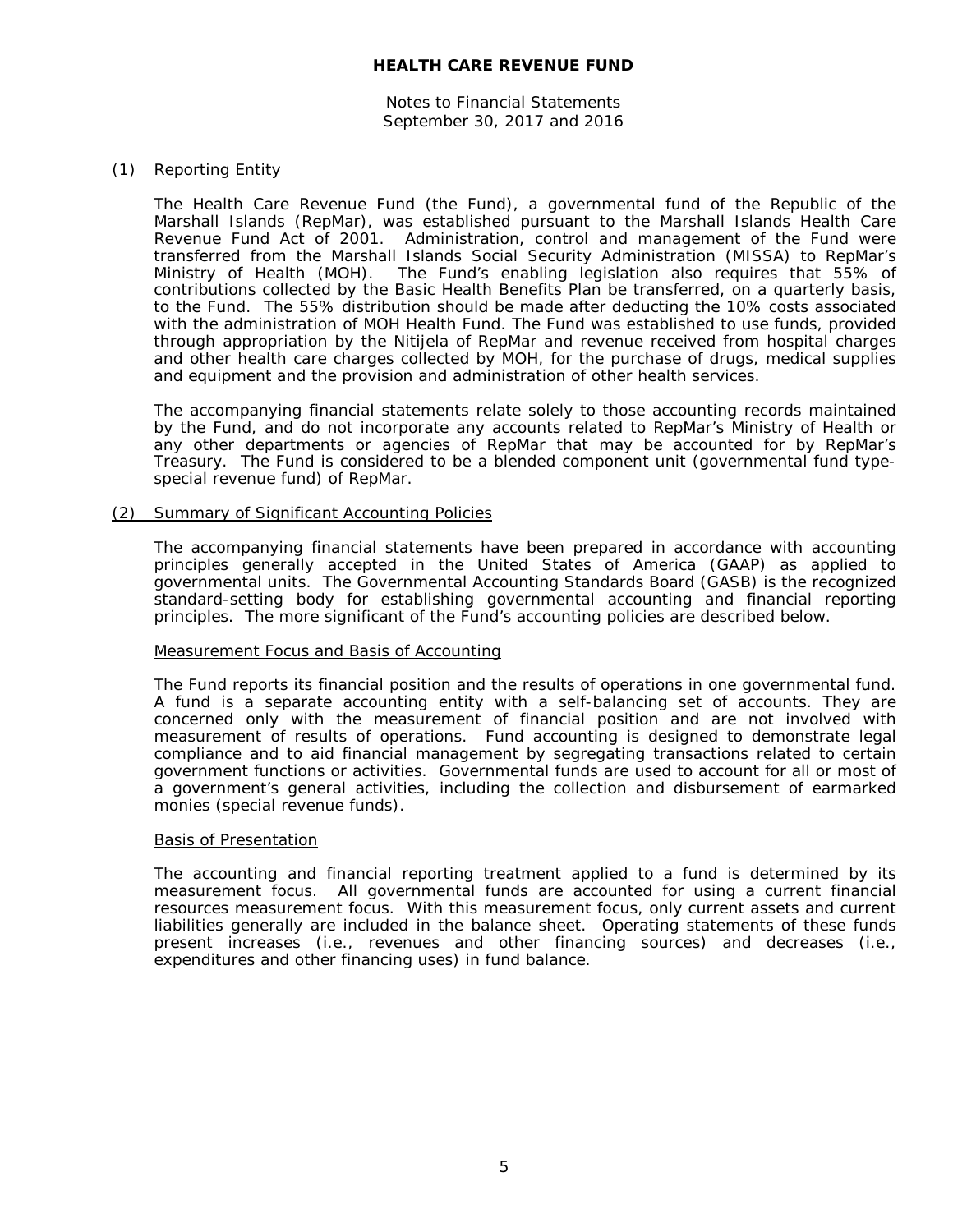Notes to Financial Statements September 30, 2017 and 2016

#### (2) Summary of Significant Accounting Policies, Continued

#### Basis of Presentation, Continued

The modified accrual basis of accounting is used by all governmental fund types. Under the modified accrual basis of accounting, revenues are recognized when susceptible to accrual (i.e., when they become both measurable and available). "Measurable" means the amount of the transaction can be determined and "available" means collectible within the current period or soon enough thereafter to be used to pay liabilities of the current period. For this purpose, the Fund considers revenues to be available if they are collected within 90 days of the end of the current fiscal period. Expenditures are recorded when the related fund liability is incurred. Significant revenues susceptible to accrual include revenue received from hospital charges and other health care charges collected by the Ministry of Health as well as grants, gifts and donations.

#### Budget

An annual appropriated budget has not been formally adopted on a legal basis or a basis consistent with GAAP. Accordingly, a budget to actual presentation is not required or presented.

#### Cash

The deposit and investment policies of the Fund are governed by 3 MIRC 7, *Investments of Public Funds*, and 11 MIRC 1, *Financial Management*. Custodial credit risk is the risk that in the event of a bank failure, the Fund's deposits may not be returned to it. Such deposits are not covered by depository insurance and are either uncollateralized or collateralized with securities held by the pledging financial institution or held by the pledging financial institution but not in the depositor-government's name. The Fund does not have a deposit policy for custodial credit risk.

For the purposes of the balance sheets, cash is defined as cash in checking and savings accounts. As of September 30, 2017 and 2016, the carrying amounts of the Fund's total cash were \$3,767,984 and \$2,503,360, respectively, and the corresponding bank balances were \$3,866,763 and \$2,548,625, respectively. Of the bank balances, \$3,591,480 and Of the bank balances, \$3,591,480 and \$2,300,516, respectively, are maintained in a financial institution subject to Federal Deposit Insurance Corporation (FDIC) insurance with the remaining amounts of \$275,283 and \$248,109, respectively, being maintained in a financial institution not subject to depository insurance. As of September 30, 2017 and 2016, bank deposits in the amount of \$250,000 were FDIC insured. The Fund does not require collateralization of its cash deposits; therefore, deposit levels in excess of FDIC insurance coverage are uncollateralized. Accordingly, these deposits are exposed to custodial credit risk.

#### Receivables

Receivables include amounts due from hospital patients, affiliates, employees, and other sources. These receivables are uncollateralized and non-interest bearing.

The allowance for doubtful accounts is stated at an amount which management believes will be adequate to absorb possible losses on accounts receivable that may become uncollectible based on evaluations of the collectability of these accounts and prior collection experience. Bad debts are written-off against the reserve on the specific identification method.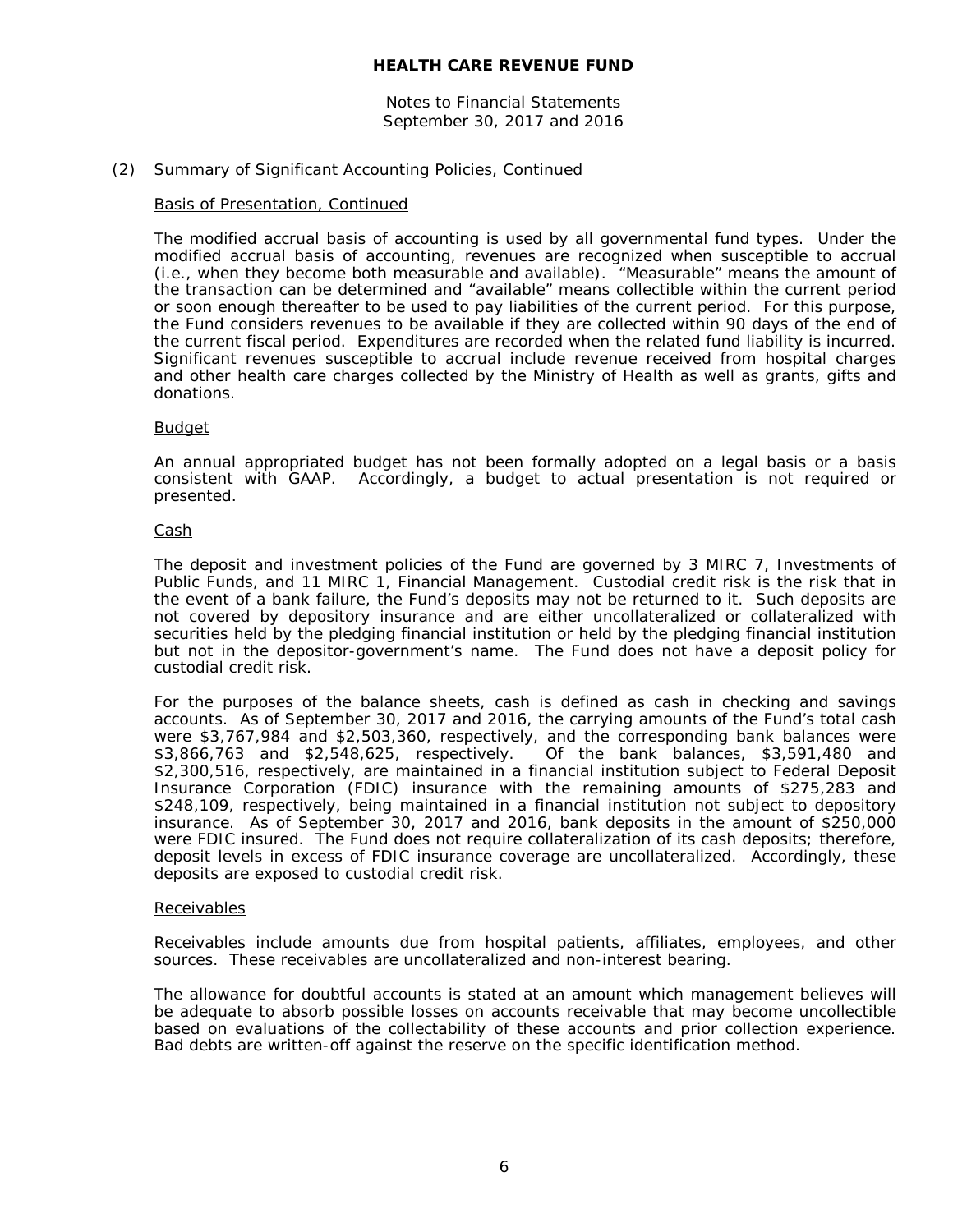Notes to Financial Statements September 30, 2017 and 2016

#### (2) Summary of Significant Accounting Policies, Continued

#### **Prepayments**

Certain payments made to vendors or persons for goods and services reflect costs applicable to future accounting periods and are recorded as prepaid items in the financial statements.

#### Compensated Absences

The Fund recognizes expenditures for annual leave and sick leave when leave is actually taken. Accordingly, unused annual leave and sick leave are not included as an obligation within the balance sheet unless such leave is expected to be liquidated with expendable available financial resources, at which time expenditures and related fund liabilities would be recognized.

#### Fund Balance

Fund balance classifications are based on the extent to which the Fund is bound to honor constraints on the specific purposes for which amounts in those funds can be spent and are reported under the following fund balance classifications:

- Non-spendable includes fund balance amounts that cannot be spent either because it is not in spendable form or because of legal or contractual constraints.
- Committed includes fund balance amounts that are constrained for specific purposes that are internally imposed by the government through formal action of the highest level of decision making authority and does not lapse at year-end.

Restricted/committed amounts are spent first when both restricted and unrestricted fund balance is available unless there are legal documents/contracts that prohibit doing this. In addition, committed, then assigned, and lastly unassigned amounts of unrestricted fund balance are expended in that order. Any unused portion of the rest of the grants received have been included in the restricted portion/committed for fund balance.

A formal minimum fund balance policy has not been adopted.

#### Taxes

The Government of RepMar imposes a gross receipts tax of 3% on revenues. The Fund is specifically exempt from this tax.

#### Estimates

The preparation of financial statements in accordance with GAAP requires management to make estimates and assumptions that affect the reported amounts of assets and liabilities and disclosure of contingent assets and liabilities at the date of the financial statements and the reported amounts of revenues and expenditures during the reporting period. Actual results could differ from those estimates.

#### **Reclassifications**

Certain balances in the 2016 financial statements have been reclassified to conform to the 2017 presentation.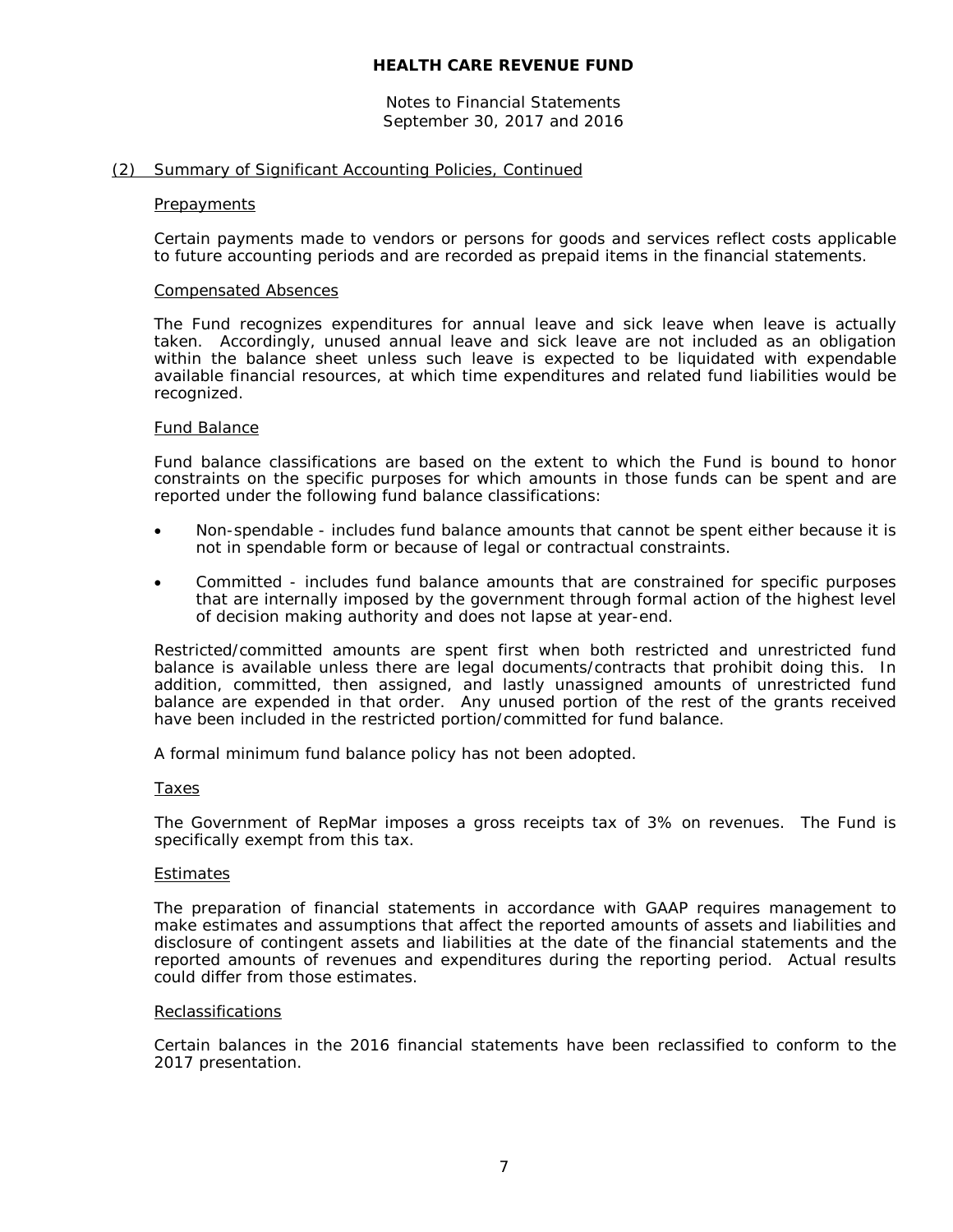Notes to Financial Statements September 30, 2017 and 2016

#### (2) Summary of Significant Accounting Policies, Continued

#### New Accounting Standards

During the year ended September 30, 2017, the Fund implemented the following pronouncements:

- GASB Statement No. 73, *Accounting and Financial Reporting for Pensions and Related Assets That Are Not Within the Scope of GASB Statement 68, and Amendments to Certain Provisions of GASB Statements 67 and 68*, which aligns the reporting requirements for pensions and pension plans not covered in GASB Statements 67 and 68 with the reporting requirements in Statement 68.
- GASB Statement No. 74, *Financial Reporting for Postemployment Benefit Plans Other Than Pension Plans*, which replaces Statements No. 43, *Financial Reporting for Postemployment Benefit Plans Other Than Pension Plans, as amended,* and No. 57, *OPEB Measurements by Agent Employers and Agent Multiple-Employer Plans*, and addresses financial reporting requirements for governments whose employees are provided with postemployment benefits other than pensions (other postemployment benefits or OPEB).
- GASB Statement No. 77, *Tax Abatement Disclosures*, which requires governments that enter into tax abatement agreements to disclose certain information about the agreements.
- GASB Statement No. 78, *Pensions Provided through Certain Multiple-Employer Defined Benefit Pension Plans*, which addresses a practice issue regarding the scope and applicability of Statement No. 68, *Accounting and Financial Reporting for Pensions*.
- GASB Statement No. 80, *Blending Requirements for Certain Component Units - an amendment of GASB Statement No. 14*, which improves financial reporting by clarifying the financial statement presentation requirements for certain component units.
- GASB Statement No. 82, *Pension Issues - an amendment of GASB Statements No. 67, No. 68, and No. 73*, which addresses issues regarding (1) the presentation of payrollrelated measures in required supplementary information, (2) the selection of assumptions and the treatment of deviations from the guidance in an Actuarial Standard of Practice for financial reporting purposes, and (3) the classification of payments made by employers to satisfy employee (plan member) contribution requirements.

The implementation of these statements did not have a material effect on the accompanying financial statements.

In June 2015, GASB issued Statement No. 75, *Accounting and Financial Reporting for Postemployment Benefits Other Than Pensions*, which replaces the requirements of Statements No. 45, Accounting *and Financial Reporting by Employers for Postemployment Benefits Other Than Pensions*, as amended, and No. 57, *OPEB Measurements by Agent Employers and Agent Multiple-Employer Plans*, and provides guidance on reporting by governments that provide OPEB to their employees and for governments that finance OPEB for employees of other governments. The provisions in Statement No. 75 are effective for fiscal years beginning after June 15, 2017. Management does not believe that the implementation of this statement will have a material effect on the financial statements.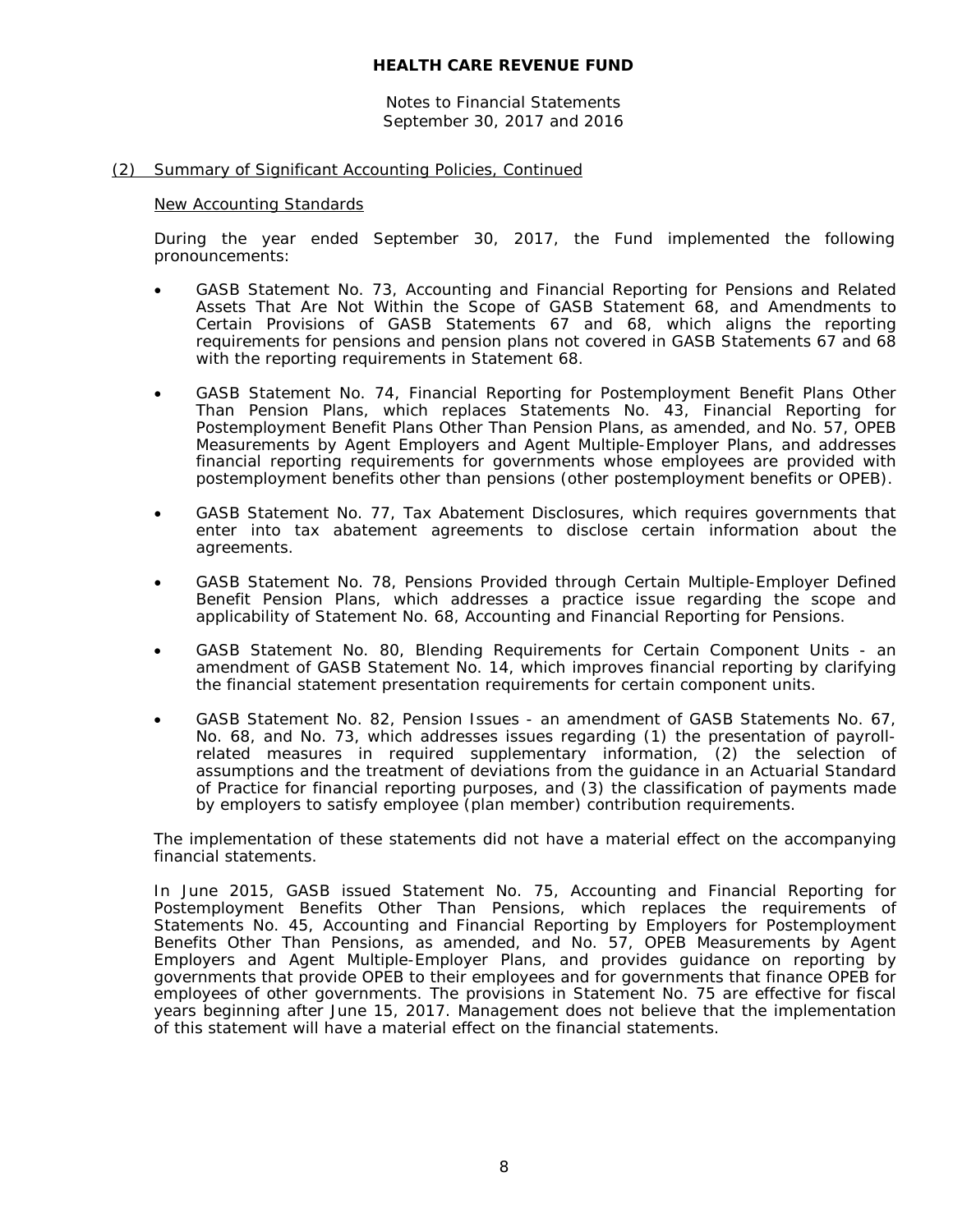Notes to Financial Statements September 30, 2017 and 2016

#### (2) Summary of Significant Accounting Policies, Continued

#### New Accounting Standards, Continued

In March 2016, GASB issued Statement No. 81, *Irrevocable Split-Interest Agreements,* which improves accounting and financial reporting for irrevocable split-interest agreements by providing recognition and measurement guidance for situations in which a government is a beneficiary of the agreement. The provisions in Statement No. 81 are effective for fiscal years beginning after December 15, 2016. Management does not believe that the implementation of this statement will have a material effect on the financial statements.

In November 2016, GASB issued Statement No. 83, *Certain Asset Retirement Obligations*, which addresses accounting and financial reporting for certain asset retirement obligations (AROs) associated with the retirement of a tangible capital asset. The provisions in Statement No. 83 are effective for fiscal years beginning after June 15, 2018. Management does not believe that the implementation of this statement will have a material effect on the financial statements.

In January 2017, GASB issued Statement No. 84, *Fiduciary Activities*, which establishes criteria for identifying fiduciary activities of all state and local governments. The provisions in Statement No. 84 are effective for fiscal years beginning after December 15, 2018. Management does not believe that the implementation of this statement will have a material effect on the financial statements.

In March 2017, GASB issued Statement No. 85, *Omnibus 2017*, which addresses practice issues that have been identified during implementation and application of certain GASB Statements including issues related to blending component units, goodwill, fair value measurement and application, and postemployment benefits (pensions and other postemployment benefits). The provisions in Statement No. 85 are effective for fiscal years beginning after June 15, 2017. Management does not believe that the implementation of this statement will have a material effect on the financial statements.

In May 2017, GASB issued Statement No. 86, *Certain Debt Extinguishment Issues*, which improves consistency in accounting and financial reporting for in-substance defeasance of debt. The provisions in Statement No. 86 are effective for fiscal years beginning after June 15, 2017. Management does not believe that the implementation of this statement will have a material effect on the financial statements.

In June 2017, GASB issued Statement No. 87, *Leases*, which establishes a single model for lease accounting based on the foundational principle that leases are financings of the right to use an underlying asset. The provisions in Statement No. 87 are effective for fiscal years beginning after December 15, 2019. Management does not believe that the implementation of this statement will have a material effect on the financial statements.

#### (3) Risk Management

The Fund is exposed to various risks of loss related to torts; theft of, damage to, and destruction of assets; errors and omissions; injuries to employees; and natural disasters. The Fund has elected to purchase commercial insurance from independent third parties for the risks of loss to which it is exposed. Settled claims resulting from these risks have not exceeded commercial insurance coverage in any of the past three fiscal years.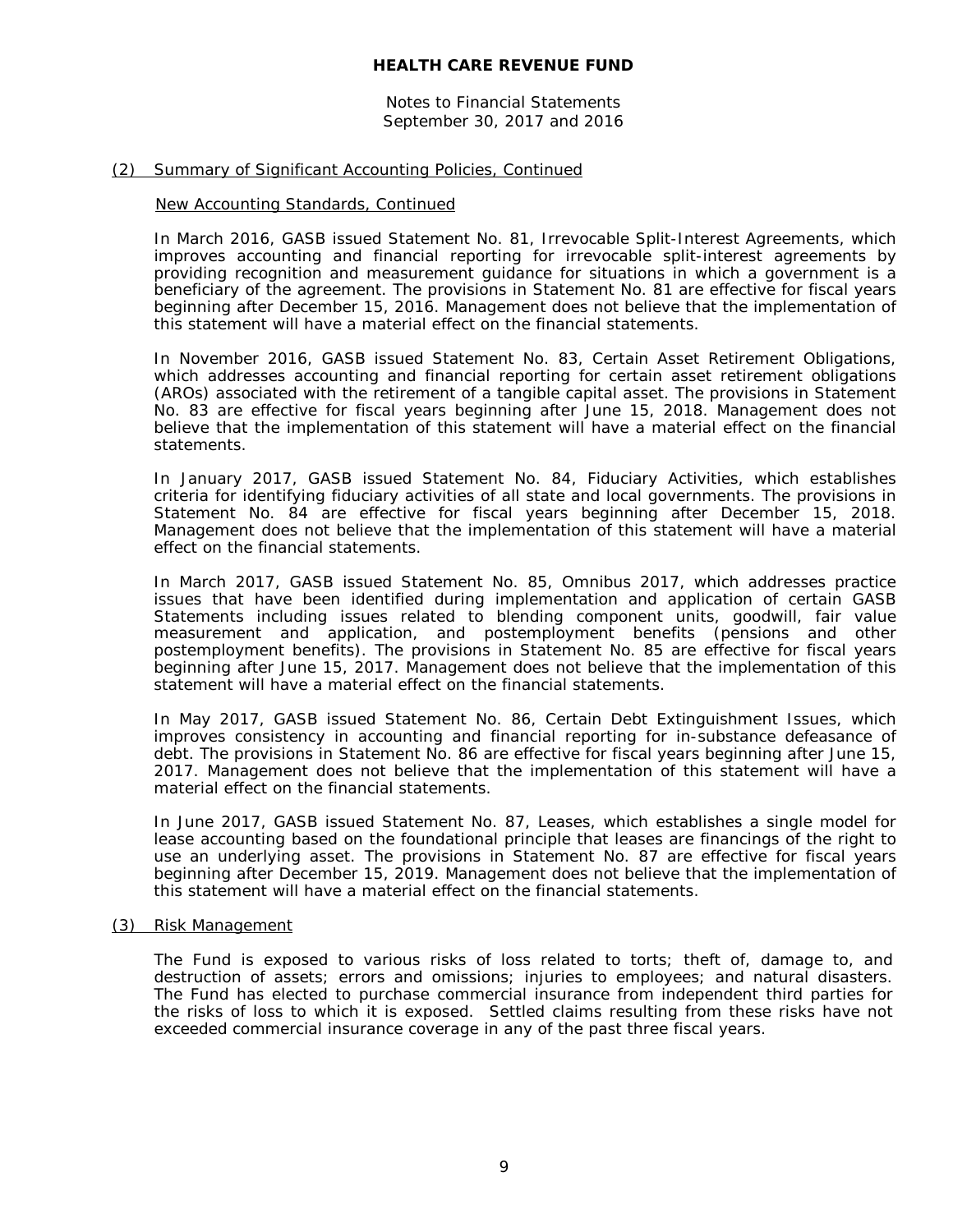Notes to Financial Statements September 30, 2017 and 2016

#### (4) Related Party Transactions

The Fund is a governmental fund of RepMar and is therefore affiliated with all RepMar-owned and affiliated entities. The Marshall Islands Health Fund (the Health Fund) is a governmental fund of RepMar established by the Nitijela to provide, pay, or reimburse all or a determined portion of the cost of basic health care obtained at a local health care facility, as an approved off-island medical referral, or as emergency off-island medical care. The Health Fund includes the operations of the Basic Health Benefits Plan, which provides a substantial portion of the Fund's funding.

Receivables from and payables to affiliates as of September 30, 2017 and 2016, are as follows:

|                        | 2017        |                | 2016        |                 |
|------------------------|-------------|----------------|-------------|-----------------|
|                        | Receivables | Payables       | Receivables | Payables        |
| RepMar:<br>Health Fund | \$<br>-     |                | \$3,612,944 | \$              |
| General Fund<br>Other  | 21,000      | 4,969<br>8,468 | 20,000      | 6.499<br>22,347 |
|                        | \$<br>.00C  | \$13,437       | \$3,632,944 | \$28,846        |

Contributions from RepMar's Health Fund during the years ended September 30, 2017 and 2016 were \$3,569,897 and \$3,450,506, respectively, representing the 55% of collections of the Basic Health Benefits Plan. Receivables from RepMar's Health Fund primarily represent 55% of contributions to the Basic Health Benefits Plan not transferred by the Health Fund at September 30, 2017 and 2016, respectively.

During the year ended September 30, 2017, the Fund made contributions to RepMar's Health Fund in the amount of \$3,945,405 as a permanent transfer since collection of the 55% share of the Basic Health Benefits Plan is not expected within a reasonable time. Contributions to RepMar's Health Fund amounted to \$375,508, net of contributions from RepMar's Health Fund of \$3,569,897.

During the year ended September 30, 2016, the Fund transferred \$32,934 to the General Fund in accordance with Public Law 2013-20 for the purpose of funding the operations of the Office of the Auditor General.

(5) Contingency

The Fund receives substantially all of its funding from RepMar through collections of the Health Fund's Basic Health Benefits Plan. A significant reduction in the level of this funding, if this were to occur, may have an effect on the Fund's programs and activities.

#### (6) Subsequent Event

On October 4, 2017, the Fund made payments in the amount of \$770,000 for the purpose of replenishing the Third Party Administrator revolving fund administered by the Health Fund.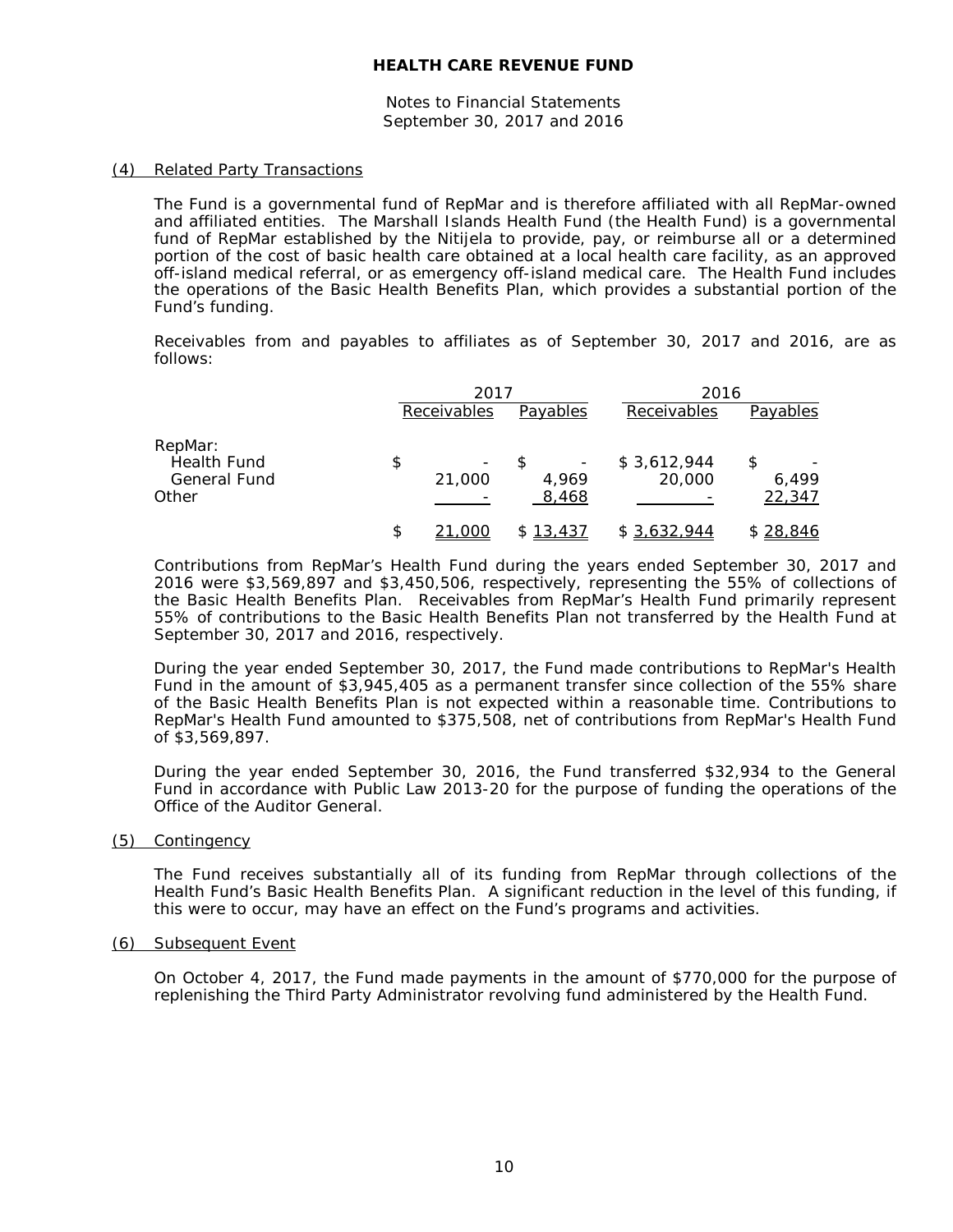# **Deloitte**.

Deloitte & Touche LLP 361 South Marine Corps Drive Tamuning, GU 96913-3973 USA

Tel: +1 (671) 646-3884 Fax:  $+1$  (671) 649-4265

www.deloitte.com

#### **INDEPENDENT AUDITORS' REPORT ON INTERNAL CONTROL OVER FINANCIAL REPORTING AND ON COMPLIANCE AND OTHER MATTERS BASED ON AN AUDIT OF FINANCIAL STATEMENTS PERFORMED IN ACCORDANCE WITH** *GOVERNMENT AUDITING STANDARDS*

Honorable Kalani Kaneko Minister of Health Republic of the Marshall Islands:

We have audited, in accordance with the auditing standards generally accepted in the United States of America and the standards applicable to financial audits contained in *Government Auditing Standards* issued by the Comptroller General of the United States, the financial statements of the Health Care Revenue Fund, which comprise the balance sheet as of September 30, 2017, and the related statement of revenues, expenditures and changes in fund balance for the year then ended, and the related notes to the financial statements, and have issued our report thereon dated June 29, 2018.

#### **Internal Control Over Financial Reporting**

In planning and performing our audit of the financial statements, we considered the Health Care Revenue Fund's internal control over financial reporting (internal control) to determine the audit procedures that are appropriate in the circumstances for the purpose of expressing our opinion on the financial statements, but not for the purpose of expressing an opinion on the effectiveness of the Health Care Revenue Fund's internal control. Accordingly, we do not express an opinion on the effectiveness of the Health Care Revenue Fund's internal control.

A *deficiency in internal control* exists when the design or operation of a control does not allow management or employees, in the normal course of performing their assigned functions, to prevent, or detect and correct, misstatements on a timely basis. A *material weakness* is a deficiency, or a combination of deficiencies, in internal control, such that there is a reasonable possibility that a material misstatement of the entity's financial statements will not be prevented, or detected and corrected on a timely basis. A *significant deficiency* is a deficiency, or a combination of deficiencies, in internal control that is less severe than a material weakness, yet important enough to merit attention by those charged with governance.

Our consideration of internal control was for the limited purpose described in the first paragraph of this section and was not designed to identify all deficiencies in internal control that might be material weaknesses or significant deficiencies. Given these limitations, during our audit we did not identify any deficiencies in internal control that we consider to be material weaknesses. However, material weaknesses may exist that have not been identified.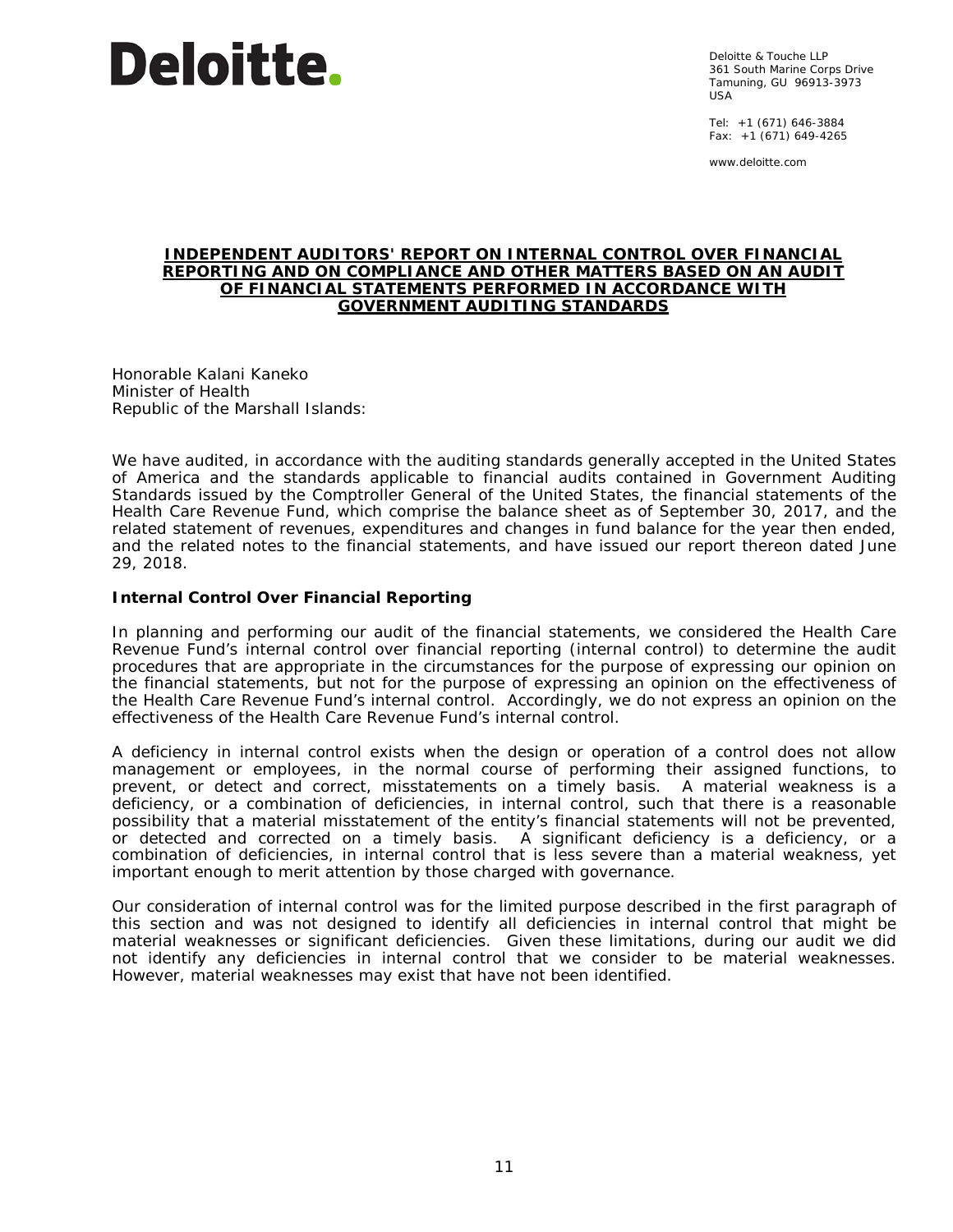# Deloitte.

# **Compliance and Other Matters**

As part of obtaining reasonable assurance about whether the Health Care Revenue Fund's financial statements are free from material misstatement, we performed tests of its compliance with certain provisions of laws, regulations, contracts, and grant agreements, noncompliance with which could have a direct and material effect on the determination of financial statement amounts. However, providing an opinion on compliance with those provisions was not an objective of our audit, and accordingly, we do not express such an opinion. The results of our tests disclosed instances of noncompliance or other matters that are required to be reported under *Government Auditing Standards* and which are described in the accompanying Schedule of Findings and Responses as items 2017-001 through 2017-003.

#### **Health Care Revenue Fund's Responses to Findings**

Health Care Revenue Fund's responses to the findings identified in our audit are described in the accompanying Schedule of Findings and Responses. Health Care Revenue Fund's responses were not subjected to the auditing procedures applied in the audit of the financial statements and, accordingly, we express no opinion on them.

#### **Purpose of this Report**

The purpose of this report is solely to describe the scope of our testing of internal control and compliance and the results of that testing, and not to provide an opinion on the effectiveness of the entity's internal control or on compliance. This report is an integral part of an audit performed in accordance with *Government Auditing Standards* in considering the entity's internal control and compliance. Accordingly, this communication is not suitable for any other purpose.

loite Wacket

June 29, 2018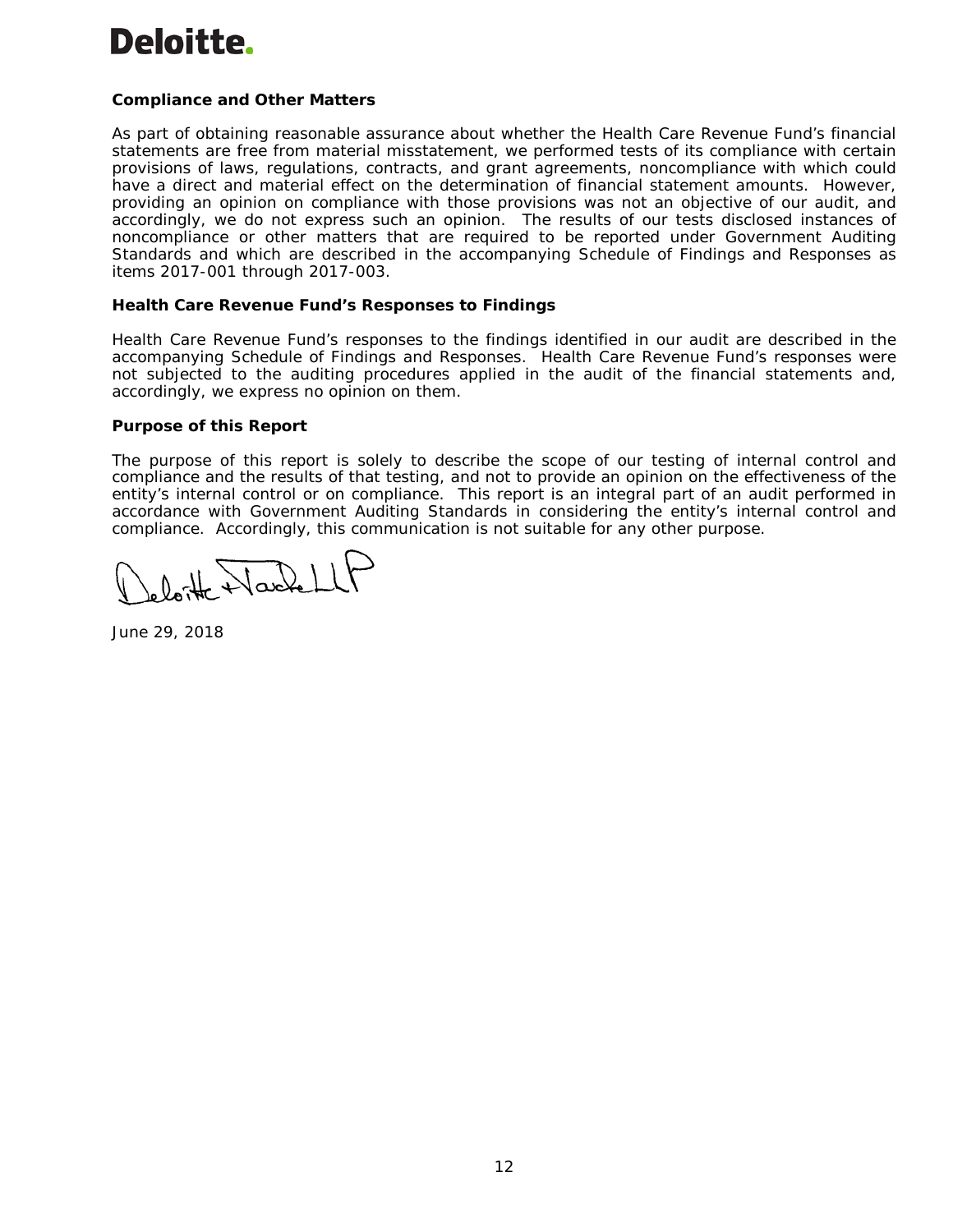Schedule of Findings and Responses Year Ended September 30, 2017

Finding No. 2017-001

Local Noncompliance

Criteria: RepMar's Procurement Code states the following:

- (a) Section 116 subject to the regulations of the Policy Office, the Chief Procurement Officer may delegate authority to designees or to any department, agency, or official.
- (b) Section 124 unless otherwise authorized by law, all Government contracts shall be awarded by competitive sealed bidding.
- (c) Section 127 procurement of goods and services not exceeding \$25,000 may be made in accordance with small purchase procedures promulgated by RepMar's Policy Office; provided, however, that procurement requirements shall not be artificially divided so as to constitute a small purchase under this Section. Small purchase procedures are those relatively simple and informal methods for securing services, supplies, or other property that do not cost more than \$25,000. RepMar's Ministry of Finance has previously declared that if small purchase procedures are used, price or rate quotations shall be obtained from an adequate number of qualified sources.
- (d) Section 128 a contract may be awarded for a supply, service, or construction item without competition when it is determined in writing that there is only one source for the required supply, service, or construction item.
- (e) Section 130 adequate notice of the need for such services shall be given by the Purchasing Agency through a Request for Proposals. The Request for Proposals shall describe the services required, list and type of information and date required for each offeror, and state the relative importance of particular qualifications.

Condition: We noted the following items where supporting documentation was inadequate to evidence compliance with the procurement process set forth in the criteria:

#### **Pharmaceutical Supplies**

The following purchases and payments appear to represent the potential split of purchase orders:

a. Two series of processed Purchase Orders (PO) had the same vendor, for purchases of pharmaceutical supplies from outer islands, as follows:

|      | Amount  |
|------|---------|
| 9296 | \$9.590 |
| 9299 | 21,465  |
|      | PO nos. |

\$ 31,055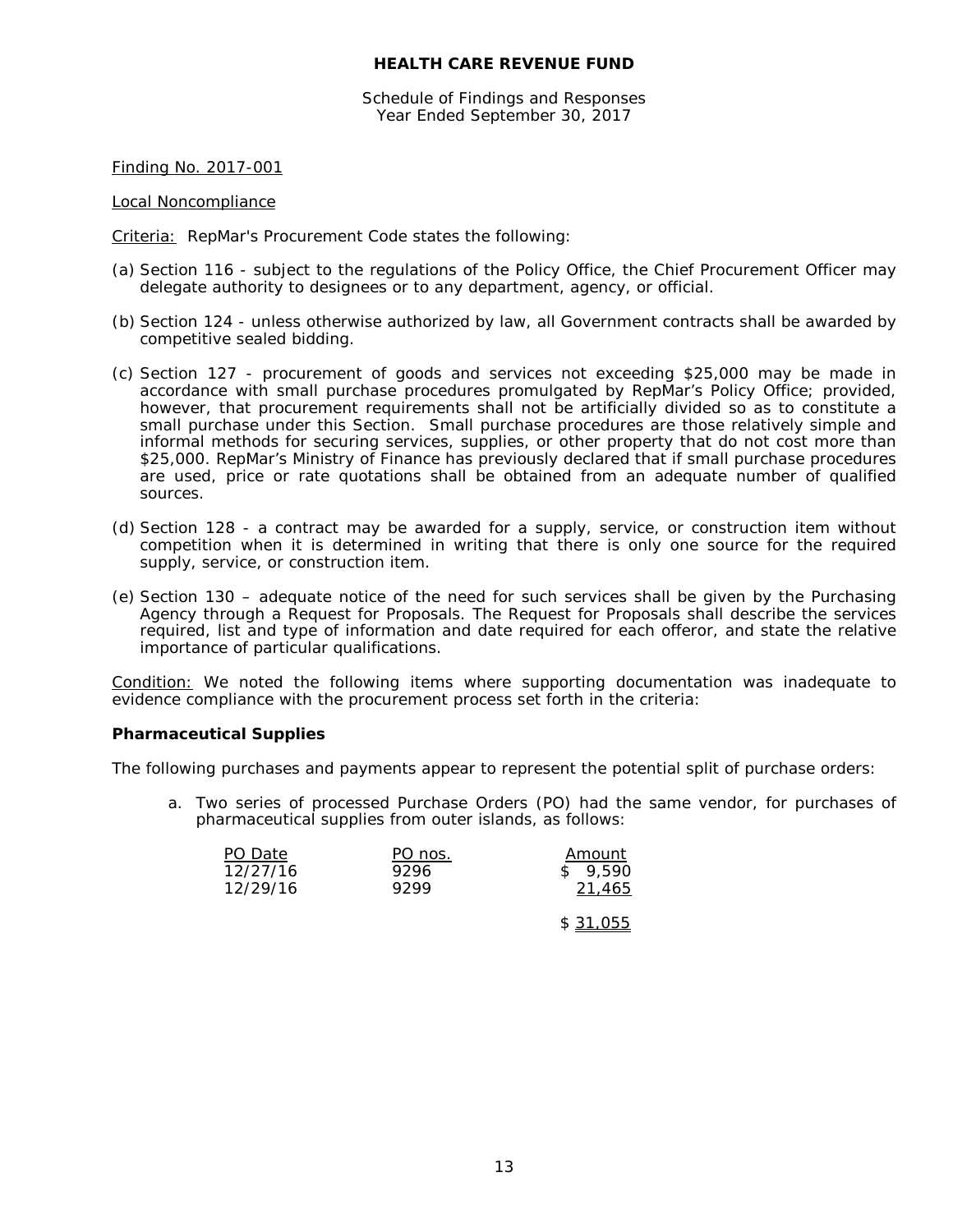Schedule of Findings and Responses, Continued Year Ended September 30, 2017

#### Finding No. 2017-001, Continued

#### Local Noncompliance, Continued

b. PO no. 9660, dated 09/04/17 amounting to \$24,787 was processed with various price vendor quotations and a price comparison sheet showing lowest bidder per item selected. One item (Erythromycin 500 mg tablet) was awarded to the second lowest bidder. Please see price comparison below:

| Second lowest bidder | \$2.636                             |
|----------------------|-------------------------------------|
| Lowest bidder        | \$1.675                             |
| <b>Difference</b>    | 961 (57% higher than lowest bidder) |

Had that item been awarded to the lowest bidder, total amount of processed PO would have been \$26,462, which is above the \$25,000 threshold that requires formal competitive bidding processes. This PO exhibits the characteristic of intentionally being split. We conclude that these purchases are non-compliant with the RepMar Procurement code.

c. Two check payments had the same vendor for consultancy fee.

| Check no.      | Date                 | Amount             |
|----------------|----------------------|--------------------|
| 16312<br>17052 | 01/10/17<br>06/23/17 | \$13,000<br>12.220 |
|                |                      | \$25.220           |

The total consultancy fee based on the signed contract with the vendor was \$26,000 and was paid net of tax. However, there is no documentation evidencing transaction is in compliance with RepMar Procurement Code.

#### *Monitoring of purchase orders*

The following purchases of various items were served and delivered more than 90 days from PO date:

| <b>GL Account</b> | PO Date  | PO nos. | Items received | Amount   |
|-------------------|----------|---------|----------------|----------|
| Pharmaceutical    | 04/21/17 | 9494    | 12/23/17       | \$8,976  |
| Pharmaceutical    | 06/27/16 | 9105    | 12/15/16       | \$5,568  |
| Pharmaceutical    | 06/27/16 | 9105    | 12/14/16       | \$22,750 |
| Pharmaceutical    | 06/27/16 | 9105    | 10/21/16       | \$19.670 |
| Medical supplies  | 06/21/16 | 9093    | 12/15/16       | \$1,367  |
| Medical supplies  | 06/30/17 | 9569    | 11/24/17       | \$7,583  |

As per Ministry of Health's policy and as per contract signed with the selected vendors, "*all unserved items after 90 days will be cancelled. If supplier fails to deliver the goods as per agreed schedule, penalty will be imposed by the Customer. Penalty shall be waived only when the supplier is able to justify the cause of delay".*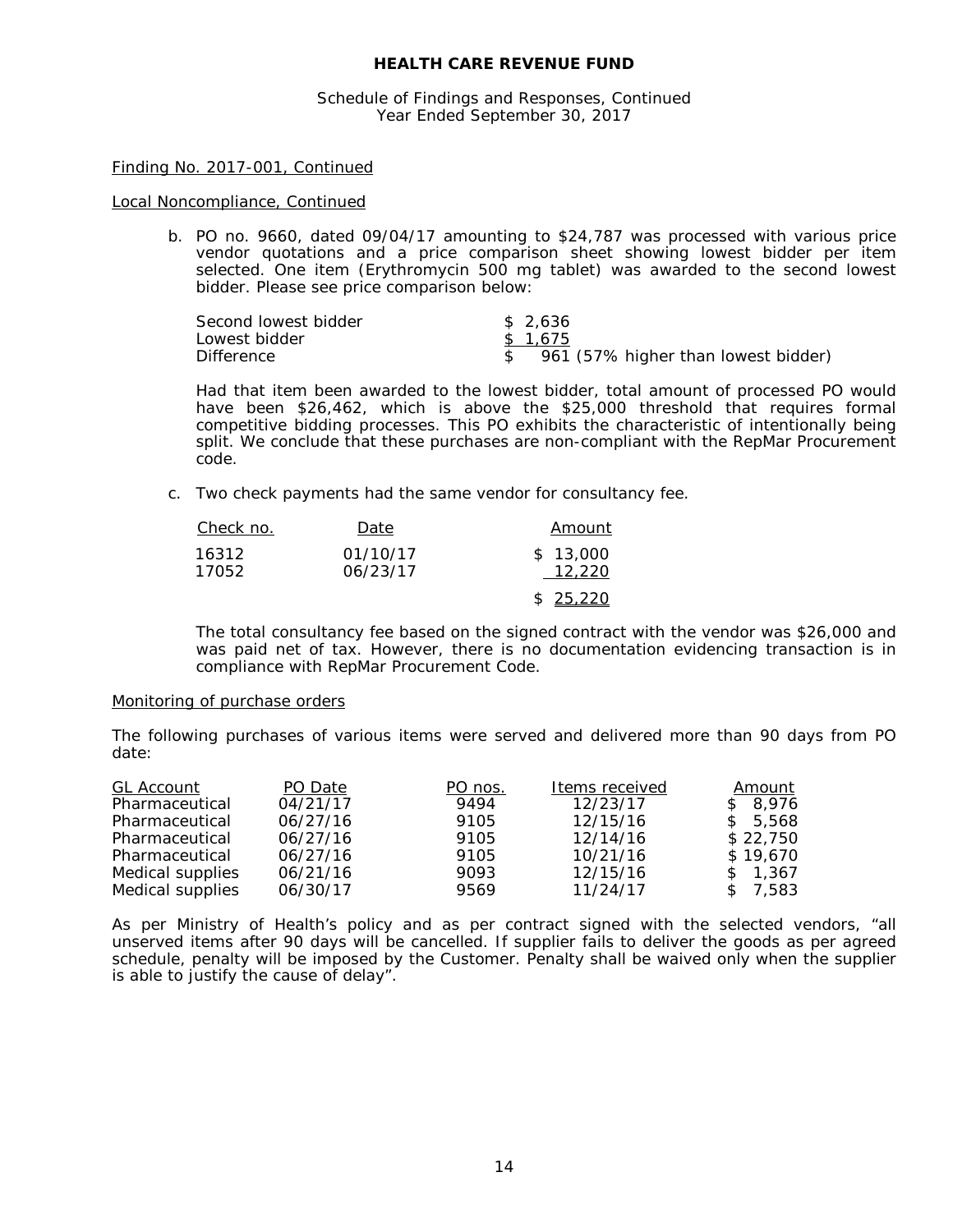Schedule of Findings and Responses, Continued Year Ended September 30, 2017

#### Finding No. 2017-001, Continued

Local Noncompliance, Continued

#### **Laboratory fees**

Payments were made to the selected vendor for laboratory services. However, various quotations from other vendors were not on file. Further, there is no justification for how the vendor was selected. Please see details below:

| Check no. | Date     | Amount    |
|-----------|----------|-----------|
| 16718     | 04/12/17 | \$22,626  |
| 16793     | 04/27/17 | 31.979    |
|           |          | \$ 54,605 |

Cause: The cause of the above condition is the lack of adequate internal control policies and procedures requiring documentation of procurement procedures and compliance with RepMar's Procurement Code and Ministry of Finance's policies.

**Effect:** The effect of the above condition is potential noncompliance with RepMar's Procurement Code and Ministry of Finance's policies.

Prior Year Status: Noncompliance with RepMar's Procurement Code was reported as a finding in the audits of the Fund for fiscal years 2005 through 2016.

Recommendation: We recommend that management establish adequate internal control policies and procedures requiring compliance with RepMar's Procurement Code and Ministry of Finance's policies. We recommend management establish internal control policies and procedures to monitor delivery of purchases as per agreed schedule.

#### Auditee Response and Corrective Action Plan:

#### **LOCAL NONCOMPLIANCE**

#### *PHARMACEUTICALS*

A. The Ministry agrees with the finding and acknowledges that it appears to represent a potential split of purchase orders. As a corrective action, the Ministry plans to implement bulk order purchase for the Outer Islands Department. Beginning in FY2015, the Ministry began bulk order purchase for Majuro & Ebeye with one month order, three month order, and now a six month order with plans to do the same for Outer Islands Department.

Furthermore, the Ministry would like to reiterate its recommendation in FY2014 to revisit the small purchase amount of \$25,000 stated in the Procurement Code of 1988 and revise to a larger amount as prices of pharmaceuticals and medical supplies have increased since then.

B. The Ministry does not agree with the finding – second lowest bidder was chosen due to the fact that the lowest bidder was initially awarded the bid on same item in a prior purchase order (#009545), however vendor did not deliver item in a timely manner, therefore award was given to the second lowest bidder.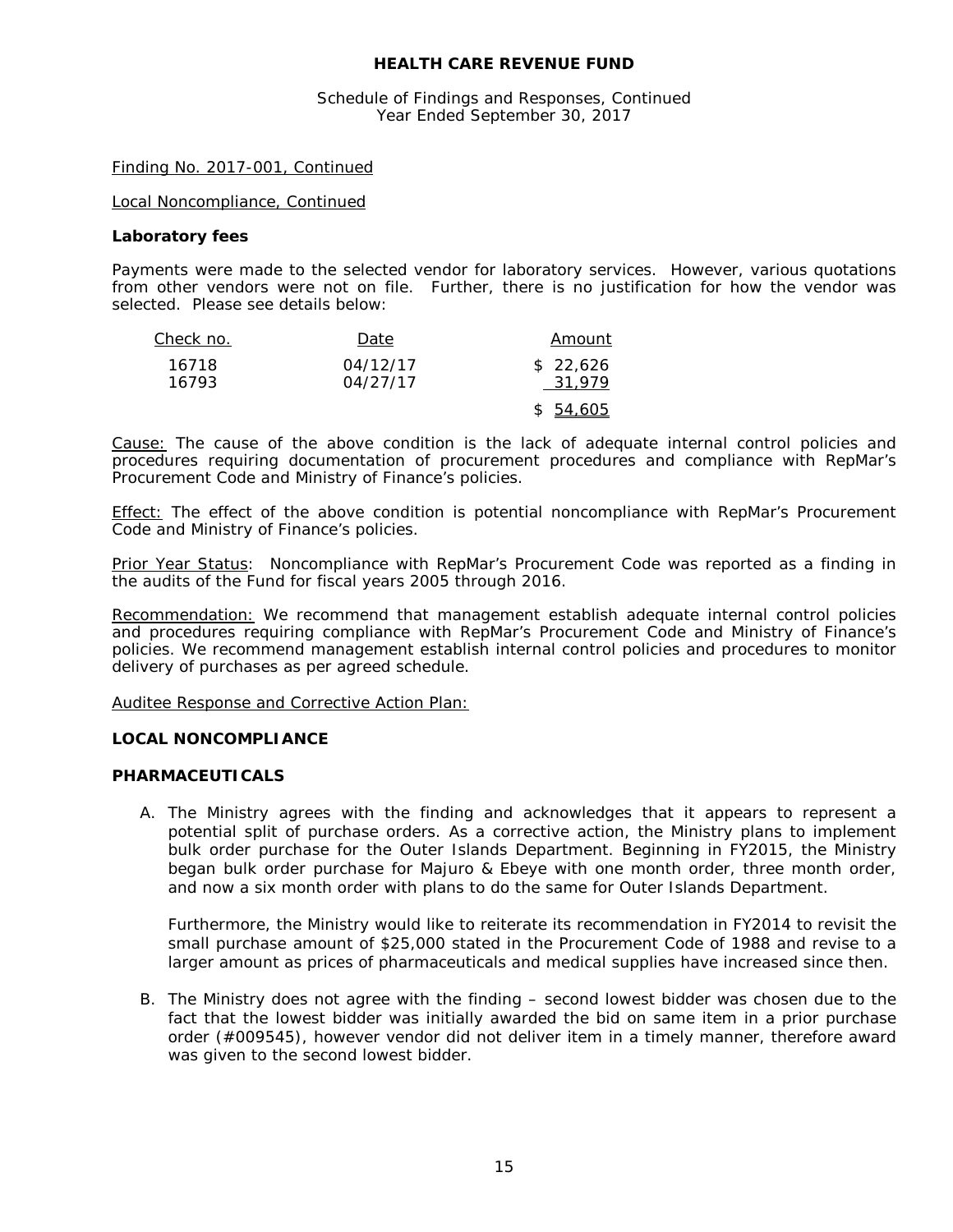Schedule of Findings and Responses, Continued Year Ended September 30, 2017

#### Finding No. 2017-001, Continued

#### Local Noncompliance, Continued

C. The Ministry agrees with the finding and acknowledges this oversight of not going through the proper procurement process of competitive sealed bids for goods and/or services above the \$25,000 threshold. As a corrective action, the Ministry will ensure that it is abiding by the Procurement Code of RMI and its own internal policies and procedures.

#### *MONITORING OF PURCHASE ORDERS*

The Ministry agrees with the finding on delivery of goods beyond the 90 day delivery policy set forth by the Ministry. This is one of the main responsibilities of the HCRF Accounts Payable staff, a post that has been vacant since early 2017. As a corrective action, the Ministry plans to fully enforce its liquidation process on purchase orders/contracts unserved on the 91<sup>st</sup> day.

#### *LABORATORY FEES*

The Ministry acknowledges the finding and as a corrective action the Finance Department in coordination with Majuro Lab Department and Honolulu Medical Referral Office, will go through the process bid process to ensure fair bidding.

Auditor Response: We reiterate our recommendation where in management establishes internal control policies and procedures demonstrating compliance with RepMar's Procurement Code.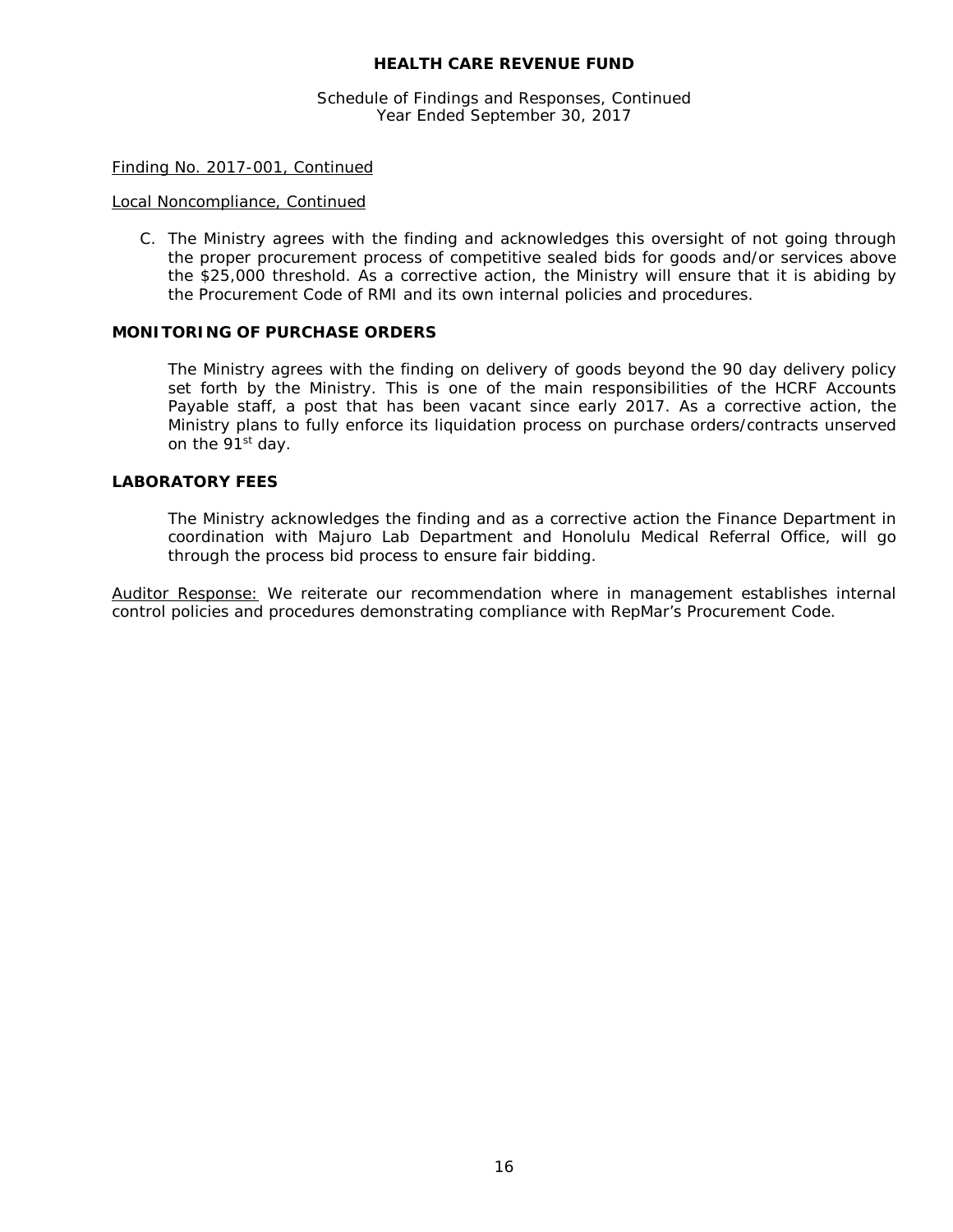#### Schedule of Findings and Responses, Continued Year Ended September 30, 2017

#### Finding No. 2017-002

#### Timely Financial Reporting

Criteria: Timely financial reporting should be facilitated by an internal control structure conducive to the preparation and independent review of reconciliations of all significant general ledger accounts.

Condition: The Fund did not close fiscal year September 30, 2017 financial information (trial balance, subsidiary and general ledgers) until May 18, 2018. Further, the Fund does not have an established set of policies, procedures and controls in place to timely prepare and review reconciliations and reports. During the year ended September 30, 2017, various accounting records were not processed and timely updated as evidenced by the following:

- a. Bank reconciliations were not prepared and independently reviewed in a timely manner. The September 30, 2017 reconciliations were completed in May 2018.
- b. The schedule of transfer of the 55% share of the Fund on basic health tax collection was not prepared, reconciled and reviewed on a timely manner. Such resulted in audit adjustments of the following accounts:
	- i. Contributions from Marshall Islands Health Fund of \$2,018,808
	- ii. Due from Marshall Islands Health Fund of \$2,018,808
- c. Beginning net fund balance did not agree to the prior year audited ending net fund balance resulting in an unreconciled variance of \$30,624.

The above were corrected through proposed audit adjustments.

Cause: The cause of the above condition is the lack of timely closing at year end and the absence of timely reviews and reconciliations of all significant general ledger accounts.

Effect: Trial balance and general ledger were not timely provided for audit purposes.

Recommendation: We recommend management to implement internal control procedures to facilitate more timely and accurate general ledger reconciliation processes.

Auditee Response and Corrective Action Plan: The Ministry notes the recommendations and acknowledges the untimeliness of financial reporting and the delay in closing out the fiscal year 2017. In 2017, the Finance Department lost six staff including two key staff, the Chief Accountant & Deputy Chief Accountant. These two staffs are responsible for preparing financial documents for Health Care Revenue and other grants administered by the Ministry. With the new Chief Accountant in place since October 2017 and the hiring of an Accounting Admin Officer to assist with the filing of documents, the overall reporting and timely submission of reports will be improved.

Furthermore, the Ministry, specifically the Finance Department plans to fully implement its revised set of financial policies, procedures, and controls in September 2018.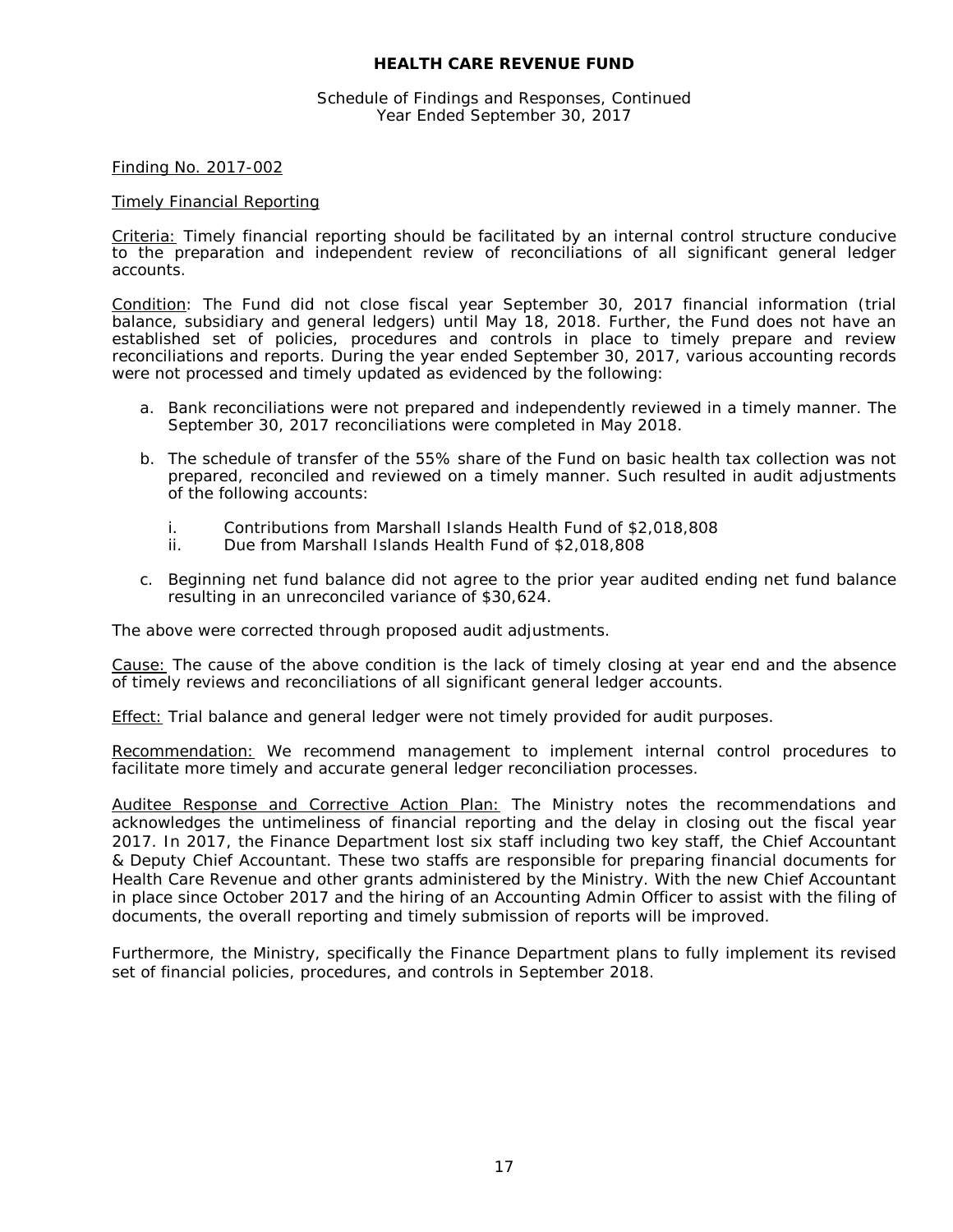Schedule of Findings and Responses, Continued Year Ended September 30, 2017

Finding No. 2017-003

#### Health Care Revenue Fund Act (HCRF) (Public Health Safety and Welfare)

Criteria: Marshall Islands Revised Code (MIRC) states the following:

- (a) 7 MIRC Chapter 3, governs the activities of the HCRF. Section 304 legislates payments authorized by the law to be made from HCRF. Payment may be made out of the Fund only for:
	- a. The purchase of drugs, medical and dental supplies and equipment of any description;
	- b. The provision and administration of other health services.

Condition: On October 4, 2017, HCRF transferred \$770,000 to the Marshall Islands Health Fund to replenish the fund shortage of Third Party Administration revolving funds. The transfer of \$770,000 does not comply with Section 304.

Cause: The cause of the above condition is the lack of adequate internal control policies and procedures requiring compliance with Health Care Revenue Fund Act.

Effect: The effect of the above condition is noncompliance with Health Care Revenue Fund Act (Public Health Safety and Welfare).

Recommendation: We recommend that management establish adequate internal control policies and procedures requiring compliance with Health Care Revenue Fund Act (Public Health Safety and Welfare).

Auditee Response and Corrective Action Plan: The Ministry acknowledges the finding and would like to note that in FY2018, took steps to correct this by amending the Health Fund Act in which it allowed the Health Services Board to modify the division percentage of funds for both Health Fund and HCRF in the event that division is not sufficient for respective purposes. This will decrease the transferring of funds from HCRF to Health Fund in order to support off island referral program.